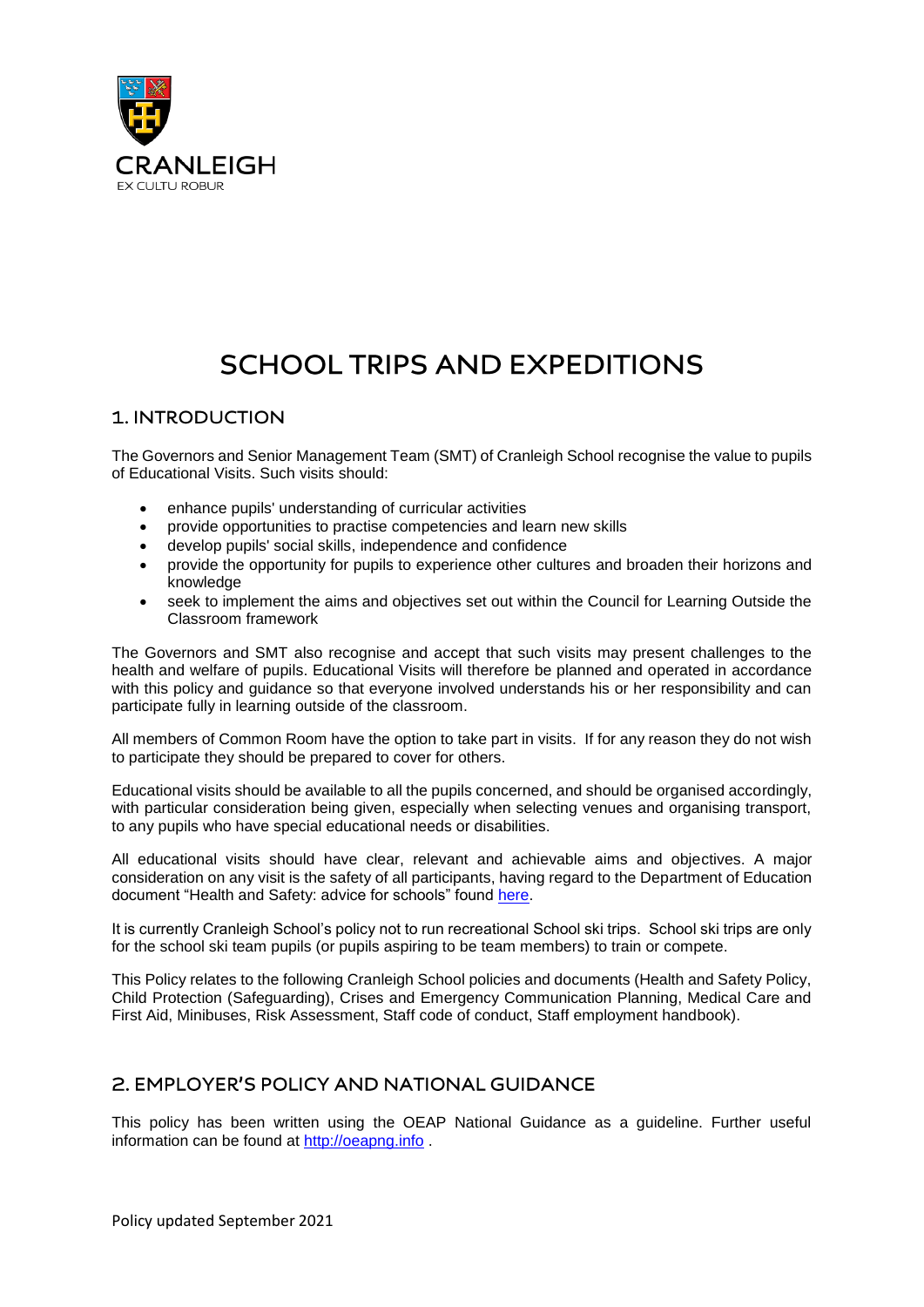This policy has been written with the needs of Cranleigh School in mind and therefore does not adhere precisely to the OEAP guidelines. Where there are differences between the OEAP information and the Cranleigh School policy then the guidance in the school policy must be followed.

# 3. ROLE SPECIFIC REQUIREMENTS AND RESPONSIBILITIES

### *Employer*

As an employer, Cranleigh School is required to ensure that its employees are provided with

- appropriate guidance relating to visits and Learning Outside the Classroom (LOtC) activity;
- employer-led training courses to support the guidance to ensure that it is understood;
- suitable systems and processes to ensure that those trained are kept updated;
- access to advice, support and further training from a Specialist Educational Visits Adviser that has proven expertise and professional understanding of the guidance, the training and expectations set by current good practice.

The appropriate guidance for the management of outdoor learning and LOtC at Cranleigh School is the National Guidance web site [OEAPNG](http://www.oeapng.info/)

The relevant training courses for Cranleigh School are:

- 1. Educational Visit Coordinator (EVC) Training Cranleigh School is required to have a current, trained EVC in post.
- 2. Cranleigh School Educational Visit Coordinator (EVC) Revalidation the EVC is required to undertake a formal revalidation from time to time (3-5 years suggested)
- 3. Visit Leader Training all visit leaders have training and support from the EVC. Experienced staff are encouraged to advise and mentor staff with less trip experience.

#### *Employees*

Under Health and Safety legislation, employees must:

- take reasonable care of their own and others' health and safety
- co-operate with their employers over safety matters
- carry out activities in accordance with training and instructions
- inform the employer of any serious risks

Employees also have a common law duty to act as any reasonably prudent parent would do in the same circumstances. However in some circumstances such as where employees specialise in a particular activity or lead more adventurous activities there may be a higher duty of care.

Where an employee experiences problems with finding the material they are looking for, or require clarification or further help and guidance, they should consult the EVC.

#### *Other specific roles*

The following link includes detailed National Guidance for each role oeapng - [guidance by role](http://oeapng.info/guidance-by-role/) . A summary of Cranleigh School Employer Guidance for responsibilities of key roles is provided below:

- *Governors and Head*

The Governing Body and Head have overall responsibility for ensuring robust trip planning and risk assessment procedures are in place and that employees follow the procedure.

In practice day-to-day responsibility for ensuring the safe and effective organisation of out-of-school visits has been delegated by the Governors and Head to the Assistant Head (Co-curriculum) who is also the Educational Visits Co-ordinator (EVC).

- *Educational Visits Coordinator*

Policy updated September 2021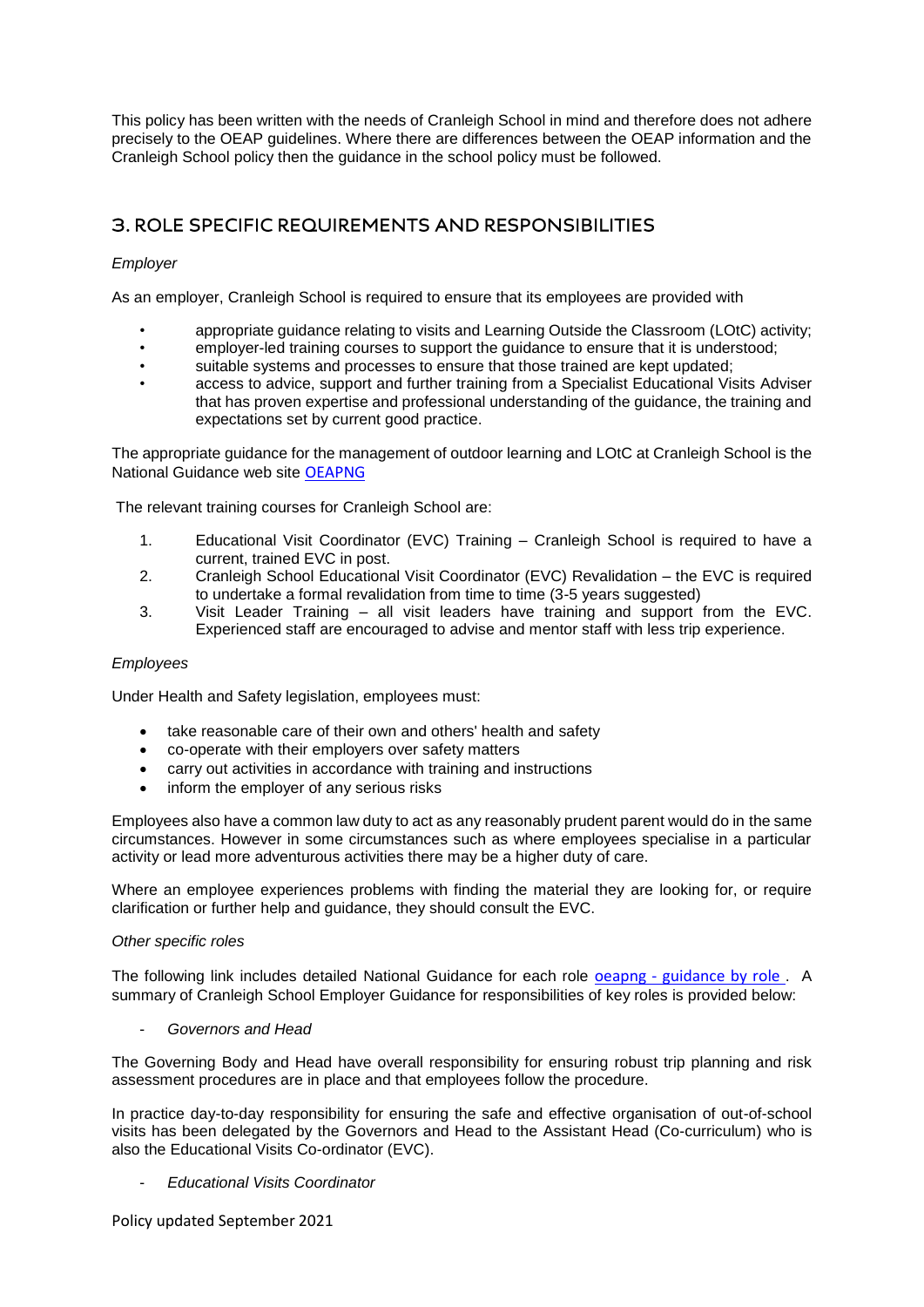The EVC will oversee and has direct responsibility for the preparation procedures for all educational visits, advising the Visit leader as required and making staff and all relevant parties aware of the details of all proposed visits.

The EVC will ensure that the Visit Leader is competent to undertake and supervise activities and to monitor the risks throughout the visit.

The EVC will support the Head and Governing Body with approval and other relevant decisions.

The EVC will keep up to date with all legislation and best practice advice on the running of educational visits, and ensure that all activities meet guidance requirements.

#### - *Visit Leader*

Every Educational Visit will have a Visit Leader who will have been appointed or approved by the EVC. In the event of the incapacity of or injury to the Visit Leader, arrangements will be made for another appropriately qualified employee to join the party and take over the Visit Leader's responsibilities.

The Visit Leader will have:

- overall responsibility for the planning, supervision and conduct of the visit
- responsibility for the health and safety of the group
- responsibility for the behaviour and discipline of pupils during the visit
- responsibility to carry out the risk assessment

### 4. APPROVAL AND NOTIFICATIONS

Cranleigh School uses an online system for Visit planning, notification and approval (Evolve).

#### *Notifications*

.

When a Visit is granted outline approval and then final approval by the EVC the calendar, finance, catering, medical centre and IT departments as well as selected member of SMT are automatically informed.

#### *Approval*

The EVC is responsible for granting outline approval for all Visits.

The EVC is responsible for granting final approval for all routine day visits and will consult with other relevant members of SMT as necessary prior to this.

For residential, adventurous and overseas trips, the EVC will grant preliminary final approval but the Head will grant official final approval.

The approval process and procedures for day, adventurous and residential visits are set out in detail on the Evolve system and shared resources (risk assessments, consent forms, emergency cards, checklists, trip letters etc.) are available.

Sport fixtures as part of the regular weekly Co-curricular programme are organised and approved by the Directors and Heads of Sport. All fixture details are recorded in a separate online sports and calendar administration system (SOCS). The EVC has oversight of all

The competence of the Visit Leader is the key component in ensuring the safety of the participants. Assessment, training and support of Visit Leaders is a priority of the EVC.

All School trips have a named Visit Leader who must be a serving teacher at Cranleigh School. The planning and approval process on Evolve is to be completed by the Visit Leader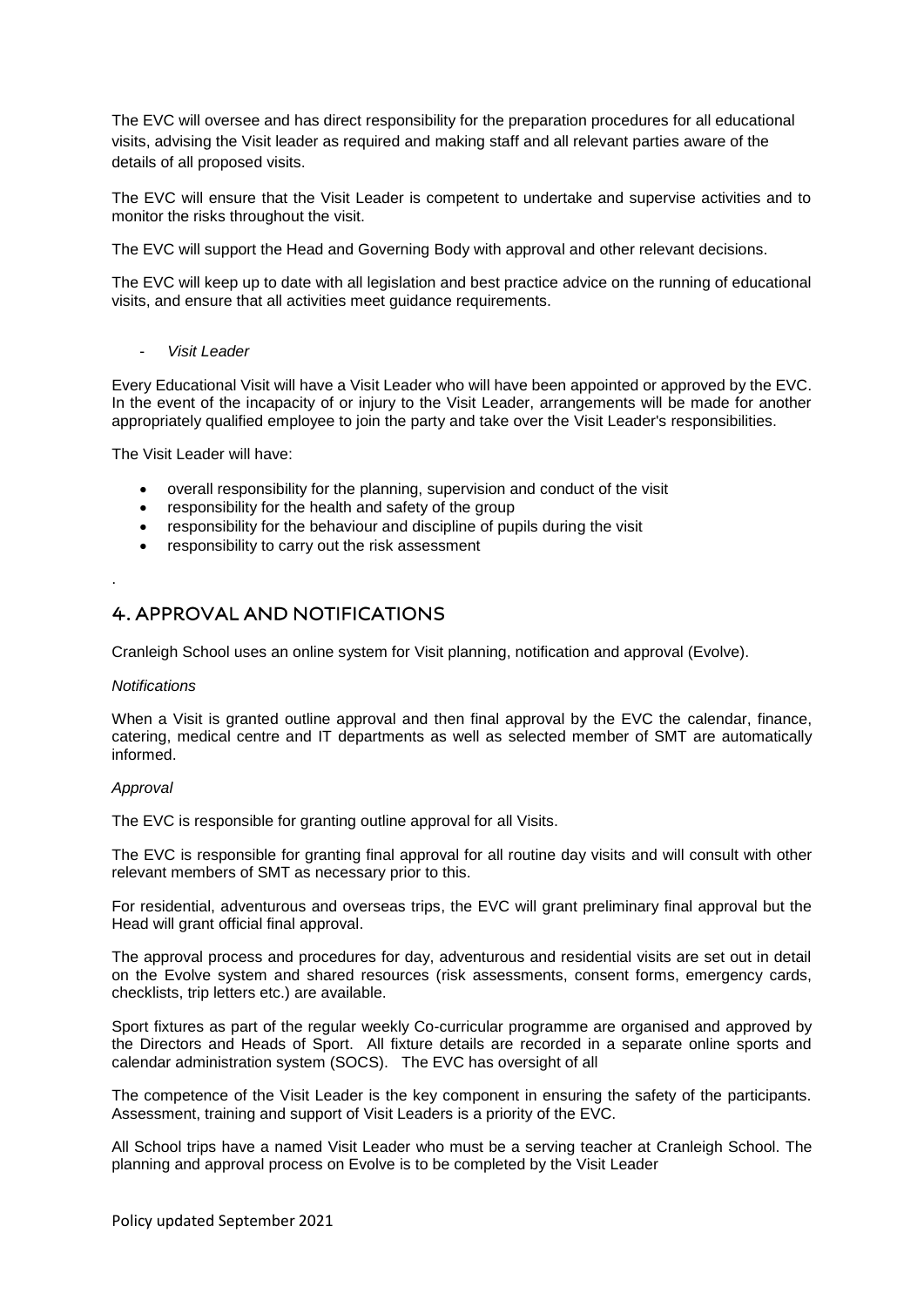# 5. PLANNING

Planning should reflect the consideration of Legal and good practice requirements, ensuring:

- The plan is based on Cranleigh School procedures, systems (eg Evolve) and employer guidance.
- All staff (including any adult volunteer helpers) and the young people to be involved, have a clear understanding of their roles and responsibilities, including their role in the risk management process.
- Those in a position of parental authority have been fully informed and, where appropriate, formal consents have been obtained.
- Proportionate assurances have been obtained from any providers (making full use of national schemes that accredit that assurances have already been obtained by credible inspection regimes).
- Designated emergency contact(s) have been identified that will work on a 24/7 basis where required.
- All details of the activity provision are accessible to the emergency contact throughout the period of the activity.

There is a detailed, clear Visit planning procedure for Visit Leaders to follow on Evolve and considerable support materials are also available on Evolve,

The Visit Leader will need to consider the nature and complexity of several key variables when planning a Visit and any activities that are to take place. These variables can be remembered as "SAGED" and are explained below.

- Staffing requirements trained? experienced? competent? ratios?
- Activity characteristics specialist? insurance issues? licensable?
- Group characteristics prior experience? ability? behaviour? special and medical needs?
- Environmental conditions like last time? impact of weather? water levels?
- Distance from support mechanisms in place at the home base transport? residential?

For overseas trips it is normal practice that a trustworthy Travel Operator (ABTA approved) is used and, if possible, a contact is obtained in the place to be visited. There may occasionally be circumstances when the Trip Leader for specific reasons chooses to, or needs to, self-organise an overseas School Visit. The EVC must grant direct approval for this on these rare occasions and additional careful planning must take place involving the EVC at all stages process.

### **6. RISK MANAGEMENT**

Refer to National Guidance document: *["Risk Management"](http://oeapng.info/downloads/download-info/4-3c-risk-management/)*

As an employer, Cranleigh School has a legal duty to ensure that risks are managed - requiring them to be reduced to an "acceptable" or "tolerable" level - and not to eliminate risks, as would be a reasonable expectation when risk assessing a piece of machinery, work shop or manufacturing process. This requires that proportional (suitable and sufficient) risk management systems are in place, requiring Cranleigh School to provide such support, training and resources to its employees as is necessary to implement this policy.

The risk management of an activity should be informed by the benefits to be gained from participating. Cranleigh School promotes a "Risk-Benefit Assessment" approach, whereby the starting point for any risk assessment should be a consideration of the targeted benefits and learning outcomes. This appreciation of the benefits to be gained through participating provides objectivity to a decision that any residual risk (i.e. the risk remaining after control measures have been put in place) is "acceptable". HSE endorse this approach through their "*[Principles of Sensible Risk Management"](http://www.hse.gov.uk/risk/principles.htm)* and advocate that it is important that young people are exposed to well-managed risks so that they learn how to manage risk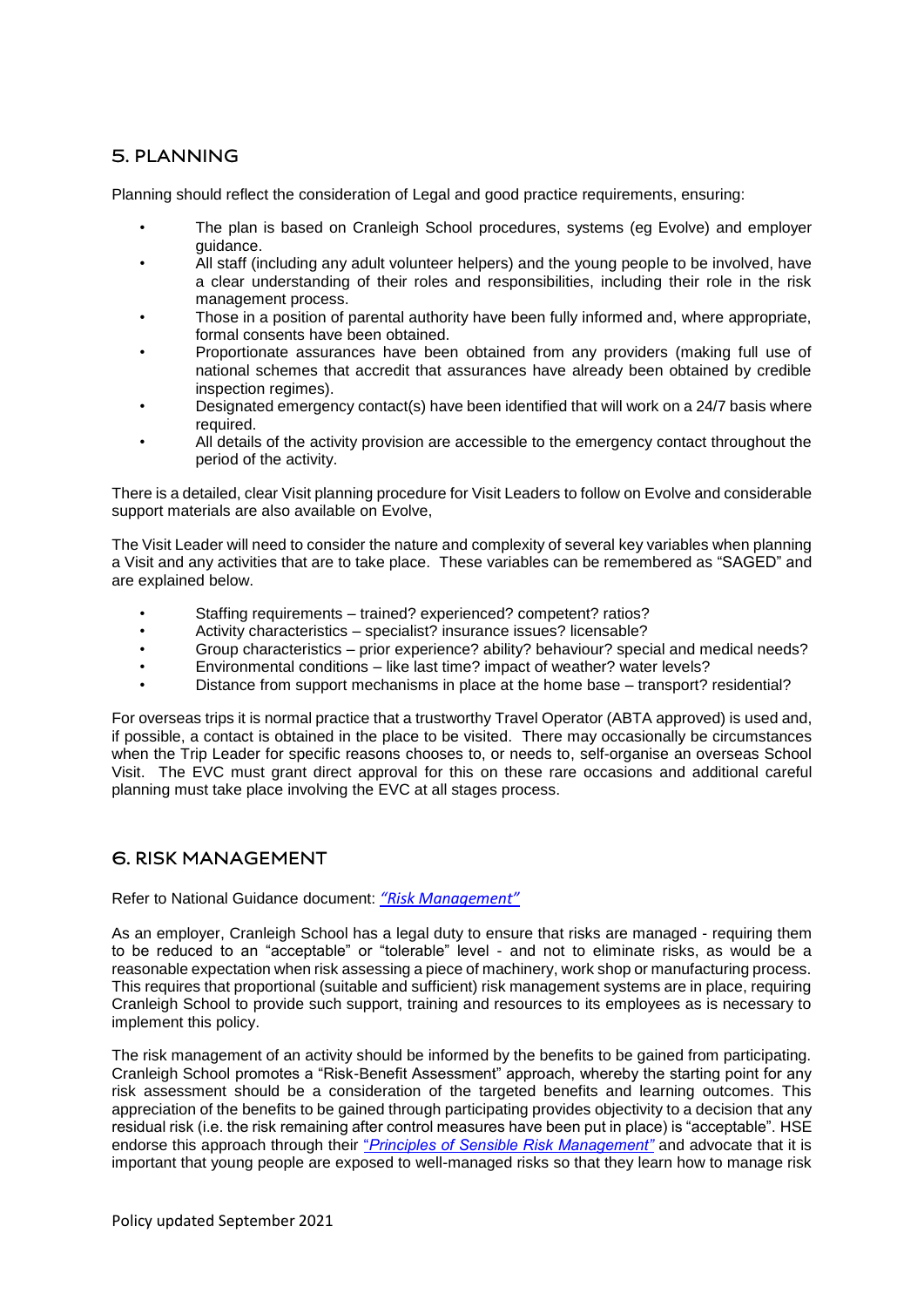for themselves. [DfE](http://www.education.gov.uk/aboutdfe/advice/f00191759/departmental-advice-on-health-and-safety-for-schools/assessing-and-managing-risk) also make clear that they support this approach through their guidance here DfE [assessing and managing risk](http://www.education.gov.uk/aboutdfe/advice/f00191759/departmental-advice-on-health-and-safety-for-schools/assessing-and-managing-risk)

There is no legal requirement to produce a risk assessment in a particular format; but there is a legal requirement for the process to be recorded and for suitable and sufficient control measures to be identified for any significant risks i.e. those that may cause serious harm to an individual, or harm several people.

Low risk routine day trips do not require a specific Risk Assessment (refer to DofE guidance "Health and Safety on Educational Visits" November 2018). This would include day trips for activities such as routine trips to theatres, museums, conferences, concerts, etc. These routine trips are covered by Cranleigh School's Generic Trip Risk Assessment document.

Specific Risk Assessments (for example focusing on travel, accommodation, safeguarding, adventurous activities) will need to be completed by the trip leader for:

- Overnight stays
- Foreign trips
- Activities where risk levels are over and above those encountered in day to day school life eg
- o Climbing trips
- o Kayaking races and expeditions
- o D of E/expeditions/ outdoor education offsite
- o CCF camps and exercises
- o Motorsports
- o Fieldtrips in potentially hazardous locations
- o Activities where pupils are offsite and unsupervised.

The Generic Trip Risk Assessment Document and examples of specific Risk Assessment documents can be found in the resources section on Evolve. If the Visit Leader is in doubt about which category a Visit falls into, then he/she should complete a specific Risk Assessment.. The EVC is always available to offer advice.

All staff are required to sign a register at the start of the academic year to confirm that they have read, understood and will put into practice the control measures on the Generic Trip Risk Assessment. Staff are reminded to update themselves on this document during the year.

There is a separate section in the Generic Trip Risk Assessment document to cover risk management of sports fixtures.

Once on a trip, all staff should conduct dynamic risk assessments as conditions and circumstances change.

Pupils going on overnight, overseas or adventurous trips should be involved in the risk assessment process prior to the trip

#### 7. SAFEGUARDING

Safeguarding is of paramount importance for Visit Leaders and Visit staff when planning and taking any type of trip. Staff should refer to the Cranleigh School Child Protection (Safeguarding) Policy and all aspects of this policy apply to all trips at all times.

Visit leaders are required to complete a specific safeguarding risk assessment for all overnight trips and any other trips where circumstances mean safeguarding risks maybe higher than under routine school business.

The EVC is a trained safeguarding officer and is delegated the responsibility by the DSL to approve Visit safeguarding risk assessments. The EVC will consult the DSL prior to approval about any new or unusual circumstances on a Visit that may result in higher safeguarding risks. The DSL has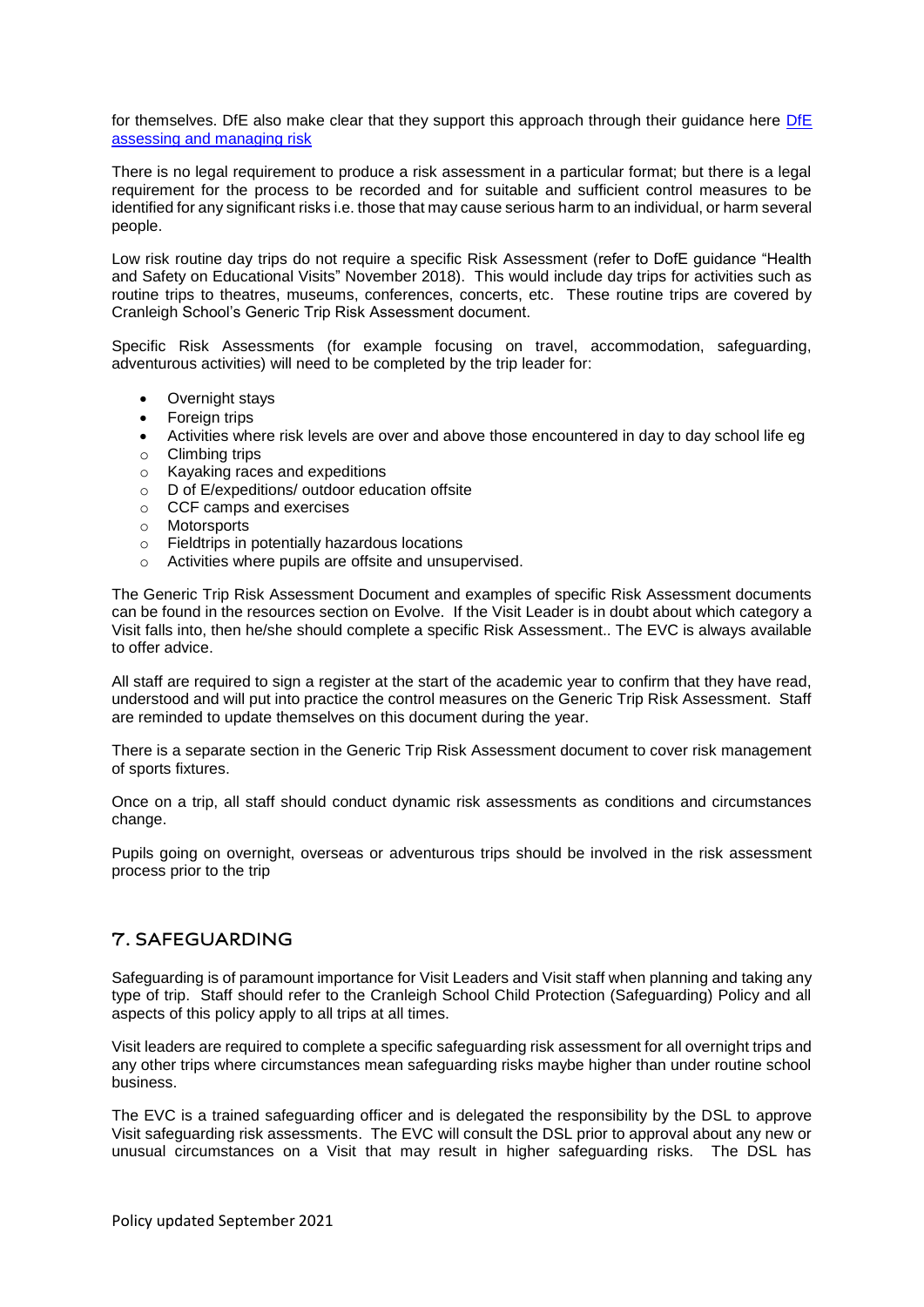responsibility for approving any individual care plans or risk assessments that maybe required for specific pupils.

#### *Vetting and DBS Checking*

Cranleigh School employees and volunteers who work frequently or intensively with, or have regular access to young people or vulnerable adults, must undergo an enhanced DBS check as part of their thorough recruitment process.

Visit leaders check with personnel at least 8 weeks prior to departure of a trip that all volunteers have the necessary checks

Refer to National Guidance document: *["Vetting and DBS Checks"](http://oeapng.info/downloads/download-info/3-2g-vetting-and-disclosure-and-barring-service-dbs-checks/)*

### 8. MEDICAL

Medical details for students taking part in trips are checked by a designated Nurse at the School's medical centre and updated on the school database (ISAMS) as necessary. The school nurse will contact parents as necessary regarding any inoculations or medical queries relating to the relevant trip. The school nurse will also refer to the medical section of the parental consent form issued for residential trips (and recorded on Evolve) and will consult directly with the Visit Leader.

The Visit Leader will take a paper copy of the student medical notes from Evolve on the trip (as well as being able to refer to online Evolve notes remotely) and will make sure all staff have copies of this. Any specific student medical issues (physical or mental health issues) are to be included in the visit risk assessment planning and if necessary a separate individual care plan / risk assessment is to be completed in consultation with the EVC, School Doctor, School nurse, Counsellors, DSL, Housemaster/mistress as appropriate.

The Visit leader will ask all staff accompanying the visit to inform him/her in writing of any relevant medical issues they may have. The Visit leader will directly address any relevant staff medical information as part of the Risk Assessment process.

For residential, overseas and adventurous Visits it is expected under normal circumstances that at least one member of staff will have a first aid qualification (and it is desirable that all trip staff have knowledge of appropriate first aid). If this is not possible then a careful risk assessment will be undertaken by the Visit Leader in consultation with the EVC to determine the safety of pupils and staff on the trip and therefore the viability of the trip

# **9. CONSENT**

In our current Cranleigh School parental contract, parents' consent to the following:

- 1. School Trips: A variety of school trips will be provided for the Pupil. Parents will be provided with relevant information in advance of educational visits. Unless Parents specifically notify the School in writing that they do not wish the Pupil to take part in a specific educational visit, by signing the acceptance form or agreeing to be bound by these terms and conditions the Parents consent to the Pupil taking part in all School trips. These include:
	- visits (including overnight or residential stays) which take place during the weekends or school holidays; or
	- non-routine off-site activities and sporting fixtures which extend beyond the normal start and finish of the school day; or
	- adventure activities which may take place at any time; or
	- visits that cost less than £200.00
- 2. The Parents agree that the Pupil shall be subject to School discipline in all respects whilst engaged in an educational visit.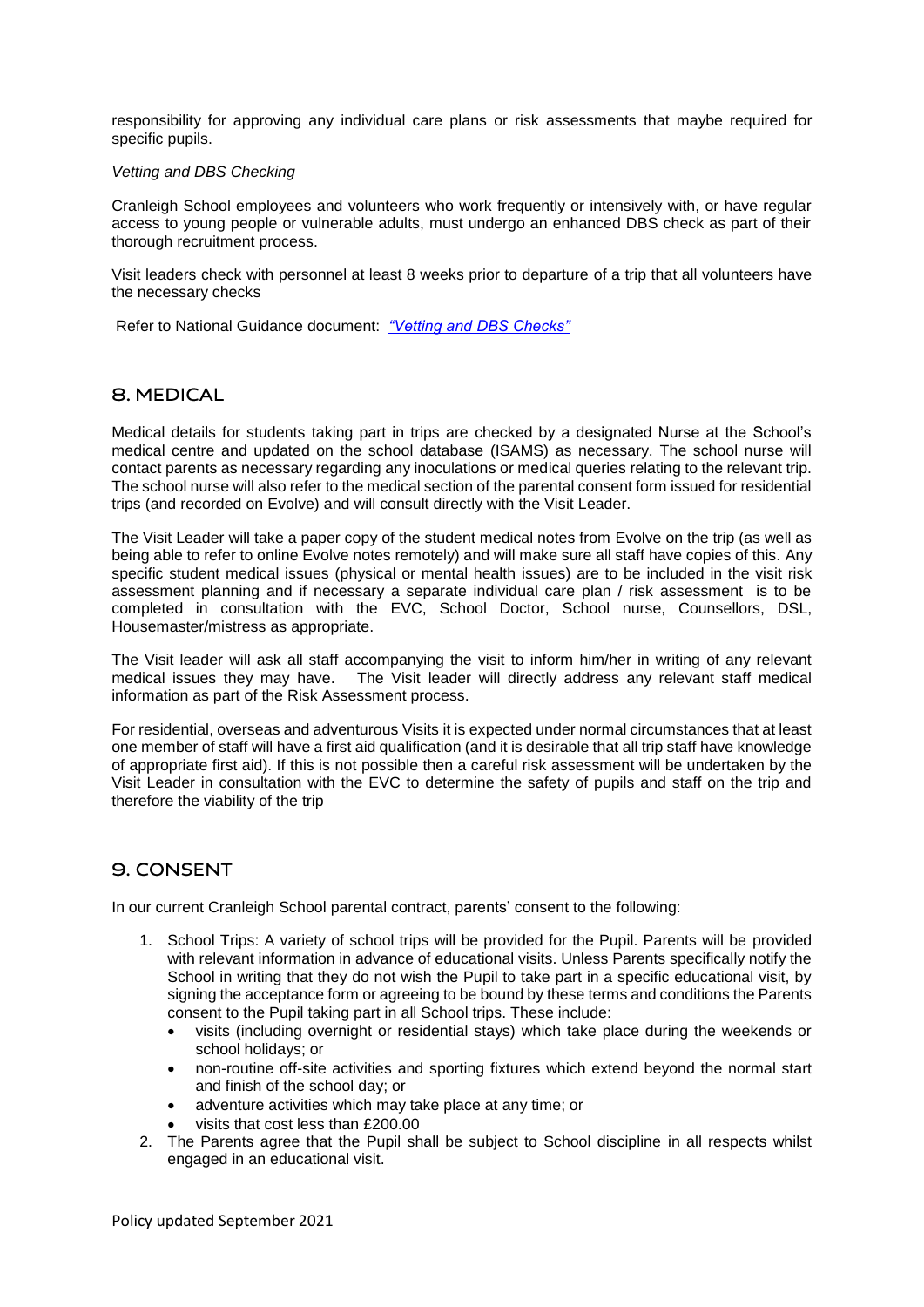3. Pupils may not be allowed to participate in School trips if they or their parents do not follow advice given by the School's medical professionals

When an activity is part of a planned curriculum in normal curriculum time and no parental contributions are requested, then additional formal consent is not necessary.

All overseas and adventurous activity Visits require specific parental consent to be obtained. There are template parental consent forms available on Evolve and these can be sent electronically.

### **10. EMERGENCY PLANNING AND CRITICAL INCIDENT SUPPORT**

A critical incident is an incident where any member of a group undertaking an off-site activity has:

- either suffered a life threatening injury or fatality;
- is at serious risk;
- or has gone missing for a significant and unacceptable period.

As an employer, Cranleigh School is committed to providing emergency planning procedures to support students, staff and parents in the event of a critical incident.

Refer to NG document: ["Off-site visit emergencies: guidance for leaders"](https://oeapng.info/downloads/download-info/4-1c-emergency-procedures-for-visit-leaders/) and the Cranleigh School Crises and Emergency Communication Planning Policy

All Cranleigh School trip leaders are provided with a Trip Emergency Information Card detailing the school's emergency procedures along with key information and contact details.

All residential and overseas trips have a nominated Critical Incident base contact who has trip details and is 'on call' at all times.

# **11. DATA PROTECTION**

Staff are aware that all personal data should only be stored on the school's systems / devices with the exception of a paper copy of important pupil data (medical and parent contact details) being kept securely by Visit staff for the duration of the Visit. This should be destroyed securely once no longer required immediately at the end of the Visit.

Personal data, including medical information, may be shared with third parties (such as tour operators or partner schools) if necessary for the purposes of organising the trip and on a need to know basis. Transfer of personal data outside the EU may be subject to separate arrangements.

Staff should contact the Compliance and Data Protection Lead if any further guidance is required. Should any data breaches occur, staff must inform the EVC and Compliance and Data Protection Lead without delay.

### **12. TRANSPORT**

Careful thought must be given to planning transport to support off-site activities and visits. Statistics demonstrate that it is much more dangerous to travel to an activity than to engage in it. All national and local regulatory requirements must be followed.

#### **Minibuses and coaches**

Staff should refer to Cranleigh School Minibuses policy taking careful note of what category of licence is required and what courses need to be completed in order to drive each school minibus.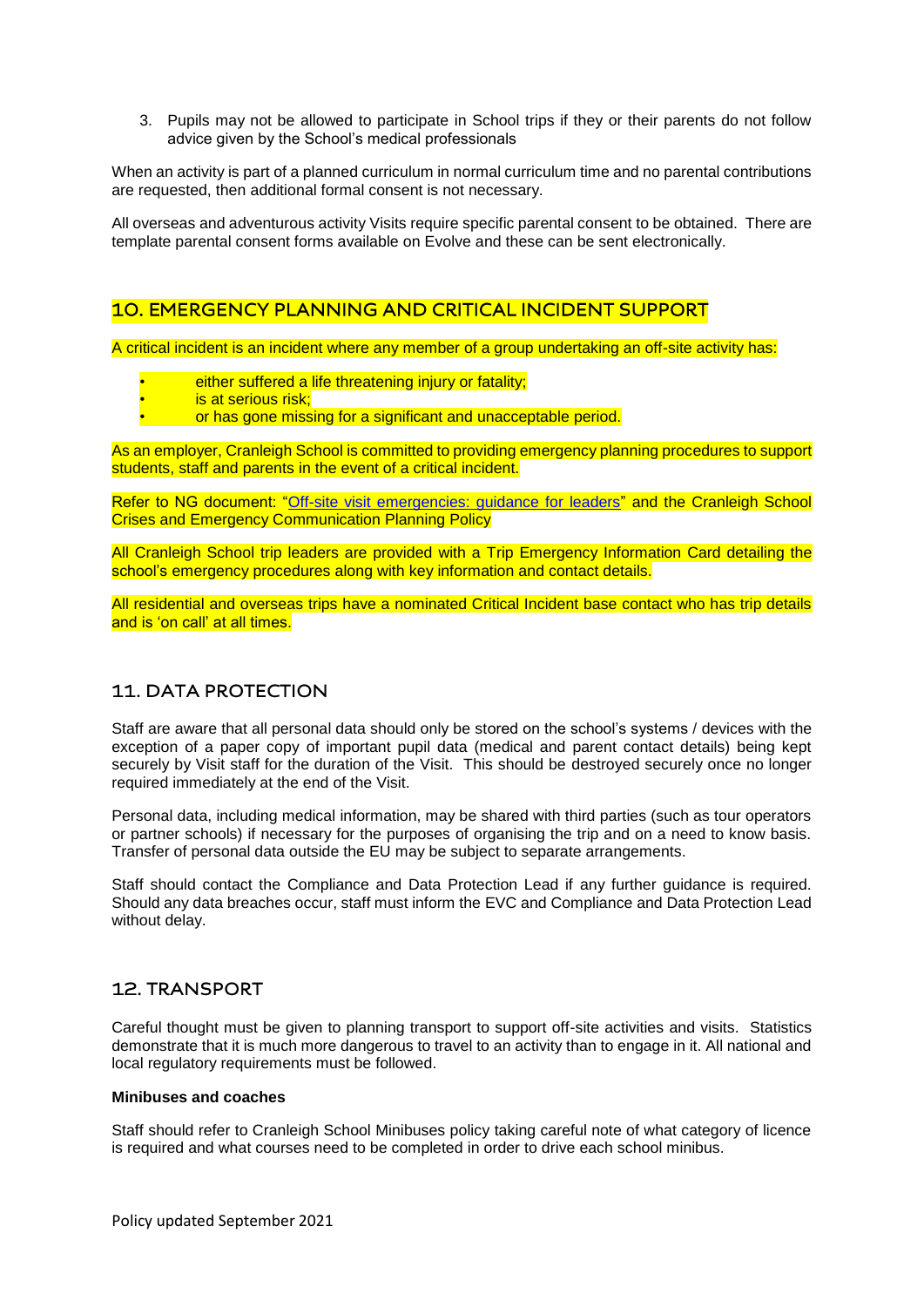The level of supervision necessary should be considered as part of the risk management process when planning the journey, giving proper consideration to issues of driver-distraction when considering what supervision is required for the specific group of passengers being transported in a minibus.

The Visit Leader should ensure that coaches and buses are hired from a Cranleigh School-approved company.

Also see NG document: ["supervising minibus passengers"](https://oeapng.info/downloads/download-info/6g-faqs-supervising-minibus-passengers/)

#### **Cars**

Staff should refer to the section in the Cranleigh School Minibuses Policy that refers to driving of the School car.

Transporting students in staff private cars requires careful consideration and should be undertaken only as a last resort or in 'unplanned' or 'emergency' situations. For example, for an important journey when all other transport options have been exhausted or journeys to hospital or to prevent students being left stranded. In each case the journey should be carefully risk assessed in consulation with the EVC or in the case of an emergency reported to the EVC and DSL afterwards.

Refer to National Guidance document: ["Transport: General Considerations"](https://oeapng.info/downloads/good-practice/)

# 13. ASSESSMENT OF LEADERS COMPETENCE

The EVC is responsible for assessing the competency and suitability of Visit Leaders and Visit staff. The experience, qualifications and personal qualities of staff are evaluated, in line with National Guidance, alongside the complexity and risks associated with the proposed trip

Cranleigh School acknowledges the immense educational benefits that adventurous activities can potentially bring to young people, and fully supports and encourages adventurous activities that are correctly planned, managed, and conducted. Competences to lead outdoor activities should be demonstrated by holding the relevant National Governing Body (NGB) award where it exists.

The EVC will consult with the Director of Outdoor Education to ensure that all Cranleigh School staff responsible for any Outdoor Adventure based Visits hold the necessary qualifications and awards. Where there are queries regarding the competencies/experience required, contact will be made with outdoor education professionals for advice.

Staff competence in first aid, minibus driving, life saving etc may also be needed, depending on the activity. Volunteers will also require induction training prior to a specific visit. Training requirements in these areas should be identified as part of the risk assessment process.

Refer to National Guidance document: *["Assessment of Competence"](http://oeapng.info/downloads/download-info/3-2d-4-4a-assessment-of-competence/)*

# 14. REQUIREMENT FOR EFFECTIVE SUPERVISION

Government legislation and National Guidance does not prescribe activity-specific staffing ratios but it does require that the level of supervision and group management is "effective".

Effective supervision should be determined by proper consideration of SAGED factors below:

- Staff Competence
- Activity nature and location of the activity (including the type of activity, duration, skill levels involved)
- Group age (including the developmental age) of the group; ability of the group (including special learning needs, behavioural, medical and vulnerability characteristics etc);
- Environment nature and location of the activity (including the type of activity, duration, skill levels involved, as well as the time of year and prevailing conditions,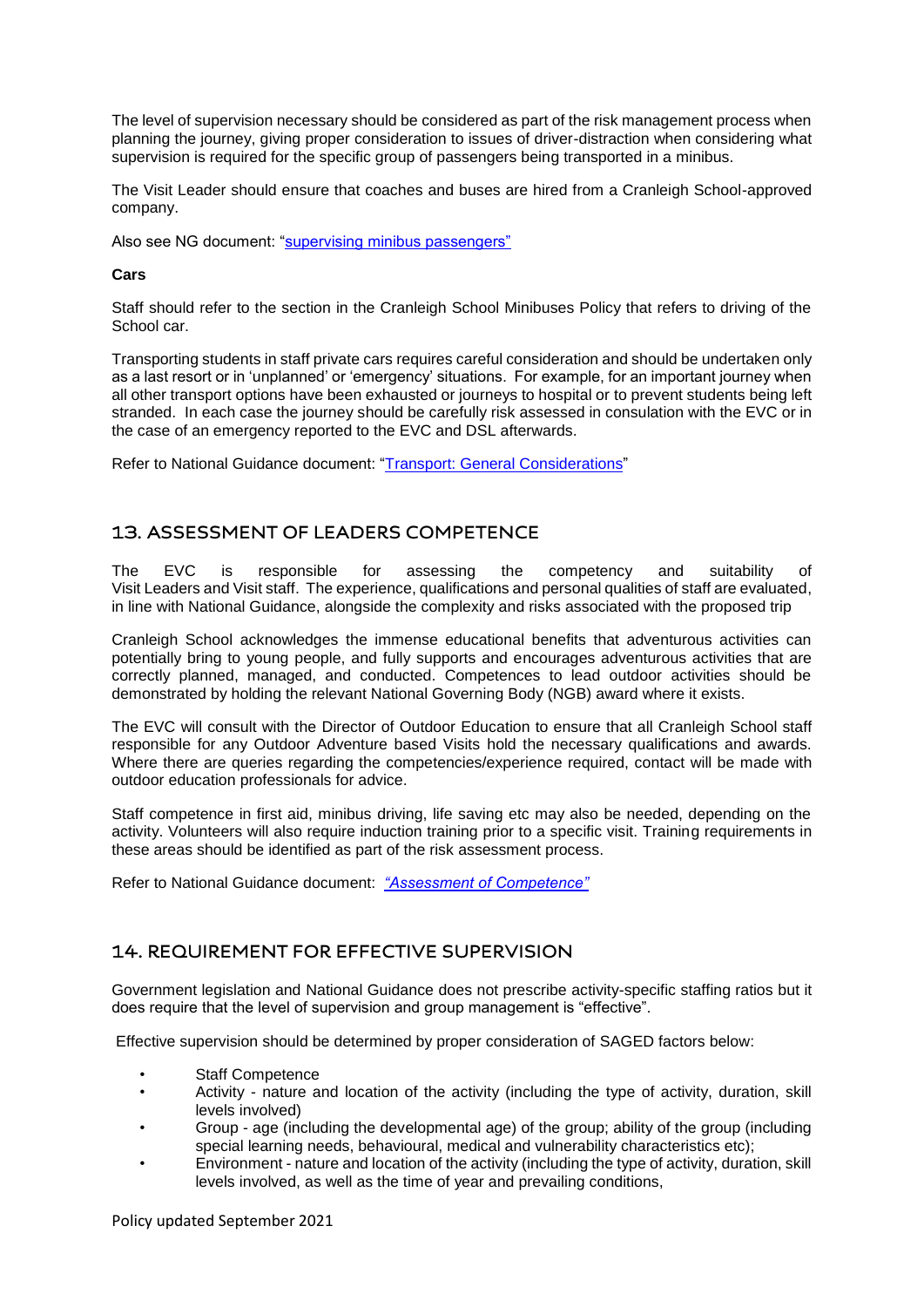• Distance away from the base

Refer to National Guidance document: *["Ratios and Effective Supervision"](http://oeapng.info/downloads/download-info/4-3b-ratios-and-effective-supervision/)*

Refer to NG document: *["Group management and Supervision"](http://oeapng.info/downloads/download-info/4-2a-group-management-and-supervision/)*

Visit leaders should consult with the EVC if unsure about appropriate staff-pupil ratio. Cranleigh School guidance is that for overseas visits a suitable staff-pupil ratio is unlikely to be higher than one to eight and the ratio can extend up to a recommended one to fifteen for lower risk day visits (there maybe occasional circumstances where a higher ratio is acceptable but this would be on the basis of careful assessment of SAGED factors above and in consulation with EVC).

It is expected that a minimum of two members of staff should accompany each visit however in certain low risk circumstances one member of staff may take the trip having consulted with the EVC to ensure appropriate measures are put in place (such as an emergency back-up plan).

If the party is mixed, then every effort should be made to ensure members of Common Room of both sexes should accompany the visit. Parents and pupils should be made aware if this is not possible for overnight trips.

# **15. PRELIMINARY VISITS AND PROVIDER ASSURANCES**

All visits should be thoroughly researched to establish the suitability of the venue and to check that facilities and third party provision will meet necessary safety requirements and group expectations. Such information gathering is essential in assessing the requirements for effective supervision of young people. It is a vital dimension of risk management.

Wherever reasonably practicable, it is good practice to carry out a preliminary visit. The EVC will advise on this in each specific case. A pre-visit is usually required for visits where there is a high complexity factor and the visit has not happened previously, or when the visit is adventurous and led by Cranleigh School staff. A new D of E day walk for example

If the visit is led and managed by a provider, then Visit Leaders should check that they hold suitable nationally accredited badges and awards from provider assurance schemes such as:

- The LOtC Quality Badge
- AALS licensing
- Adventuremark
- School travel forum

Cranleigh School takes the view that where a provider holds such one of the above accreditations, there should be no need to seek further assurances.

All centres and providers used by the school for the provision of adventure activities will hold a current Adventure Activity Licence Scheme (AALS) licence.

See appendix A for a list of Adventurous Activities.

Refer to: NG document *["Preliminary Visits and provider Assurances"](http://oeapng.info/downloads/download-info/4-4h-preliminary-visits-and-provider-assurances/)* 

# **16. CHARGES FOR OFF-SITE ACTIVITIES AND VISITS**

In our current Cranleigh School parental contract, parents' consent to the following regarding the cost of educational visits:

1. The cost of educational visits: The School will advise the Parents in advance of any additional costs associated with an educational visit, including those visits described in clause 55.1 to

Policy updated September 2021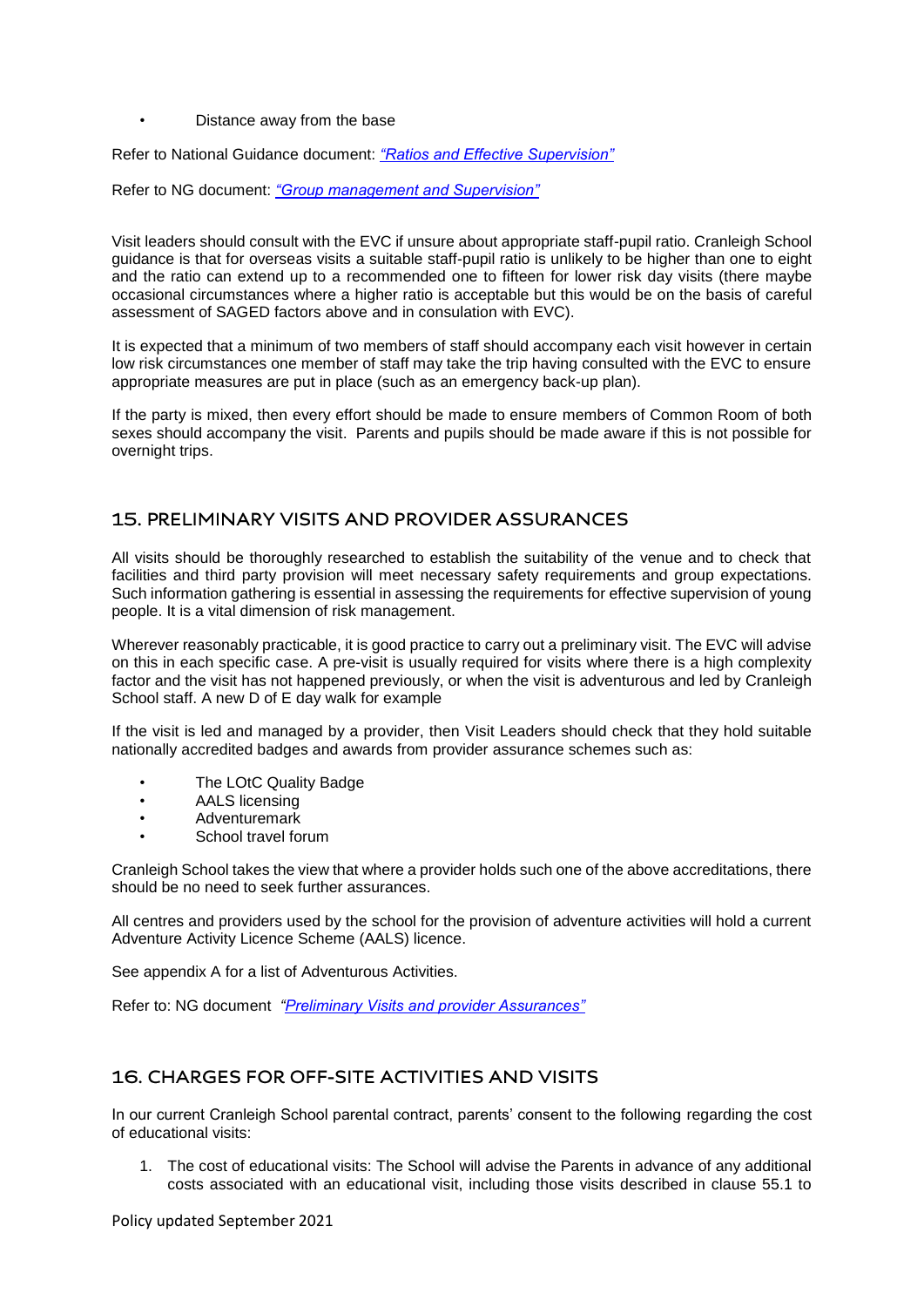55.3 above (referenced in section 9 Consent of this document). The cost of such a visit or any visit with a cost in excess of that stated in will be payable in advance and may be subject to a separate agreement. All additional costs of special measures (such as medical costs, taxis, air fares, or professional advice) necessary to protect the Pupil's safety and welfare, or to respond to breaches of discipline, will be added to the bill.

2. The School reserves the right to prevent the Pupil from taking part in an educational overdue Fees remain unpaid

# 17. INSURANCE FOR OFF-SITE ACTIVITIES AND VISITS

Employer's Liability Insurance is a statutory requirement and Cranleigh School have arranged a policy that will respond and, if appropriate, indemnify against all claims for compensation for bodily injury suffered by any person with a contract of employment. This cover also extends to those persons who are acting in an authorised voluntary capacity as assistant supervisors. Cranleigh School also holds Public Liability insurance, which will indemnify the school against all claims for compensation for bodily injury from persons not in its employ, as well as for the accidental loss of, or damage caused to, third party property where Cranleigh School are deemed to have been negligent. Employees (as agents of the employer) are indemnified against all such claims, as are voluntary helpers acting under the direction of the employer's staff if they commit a negligent act. The indemnity includes activities such as off-site activities and outside visits organised by all departments for which Cranleigh School may be considered responsible.

The School also holds comprehensive travel insurance for staff and pupils. Details of the Policy are available to trip leaders.

Refer to National Guidance document: *["Insurance"](http://oeapng.info/downloads/download-info/4-4c-insurance/)*

#### **18. INCLUSION**

Every effort should be made to ensure that outdoor learning activities and visits are available and accessible to all, irrespective of special educational or medical needs, ethnic origin, gender or religion. If a visit needs to cater for young people with special needs, every reasonable effort should be made to find a venue that is both suitable and accessible and that enables the whole group to participate fully and be actively involved.

The principles of inclusion should be promoted and addressed for all visits and are reflected in Cranleigh School policy, thus ensuring an aspiration towards:

- an entitlement to participate
- accessibility through direct or realistic adaptation or modification
- integration through participation with peers

The Head, members of SMT, the EVC and Visit Leaders should be aware of the extent to which Inclusion is or is not a Legal issue.

Under the Disability Discrimination Act 1995, it is unlawful to:

- treat a disabled young person less favourably;
- fail to take reasonable steps to ensure that disabled persons are not placed at a substantial disadvantage without justification.

Refer to NG document: *["Inclusion"](http://oeapng.info/downloads/download-info/3-2e-inclusion/)*

### **19. HOST FAMILIES**

Policy updated September 2021